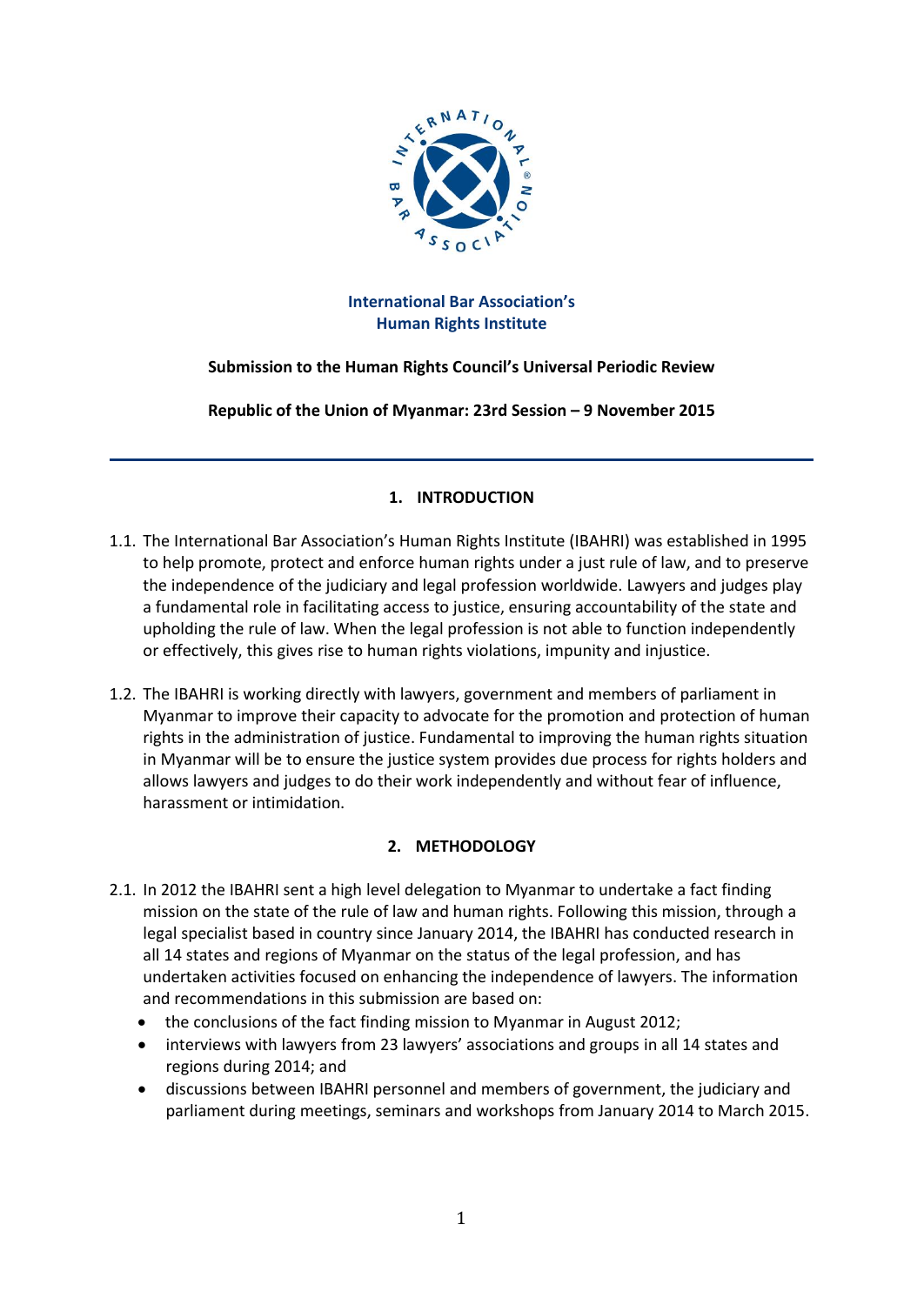

### **3. NORMATIVE FRAMEWORK**

### **A. Scope of international obligations**

3.1. Myanmar is a party to three of the core human rights treaties: the Convention on the Rights of Persons with Disabilities; the Convention on the Rights of the Child; and the Convention on the Elimination of All Forms of Discrimination Against Women. Myanmar is still to ratify many other human rights treaties, including the International Covenant on Civil and Political Rights, which provides important guarantees for effective and timely access to justice and legal remedies for violations of human rights, and the Convention Against Torture, which provides essential protection for the safety and rights of accused persons.

### **Recommendation 1:**

- (a) ratify all human rights treaties to which it is not already a party, particularly the International Covenant on Civil and Political Rights and the Convention Against Torture as well as their Optional Protocols;
- (b) incorporate all international obligations into its domestic laws; and
- (c) seek financial support from the international community and allocate sufficient resources within the annual budget for the implementation of its international human rights obligations.
- 3.2. Public awareness in Myanmar about human rights, the justice system and the role of lawyers is in general very poor. This lack of awareness inhibits people's ability to advocate for their rights or to seek remedies for violations of them.

### **Recommendation 2:**

Promote public awareness about international human rights law and the legal avenues available for defending those rights, including those provided for by the United Nations (UN) human rights mechanisms.

### **B. Constitutional and legislative framework**

### *Legislative reform process*

3.3. As noted by the Special Rapporteur on the situation of human rights in Myanmar (A/69/398, [72]), Myanmar's legislative process lacks transparency and consistency. Often laws are drafted in private, and they are not made public until they have reached parliament.<sup>1</sup> There is little scope for civil society input into law reform; public consultation has only been offered as a reaction to vocal criticism of draft laws by lobby groups in select cases. The failure to allow for genuine public input in the legislative reform process has in many cases resulted in draft laws that do not meet international standards or the needs of the people.<sup>2</sup>

l <sup>1</sup> Opposition Leader Daw Aung San Suu Kyi told the IBAHRI fact finding mission in 2012 that draft bills are marked 'Secret' and sharing them would be in contravention of the Official Secrets Act: IBAHRI, *The Rule of Law in Myanmar: Challenges and Prospects* (IBAHRI December 2012) 43.

<sup>&</sup>lt;sup>2</sup> Examples include the Association Registration law and the Media laws, both of which were later revised after vocal and persistent criticism from civil society.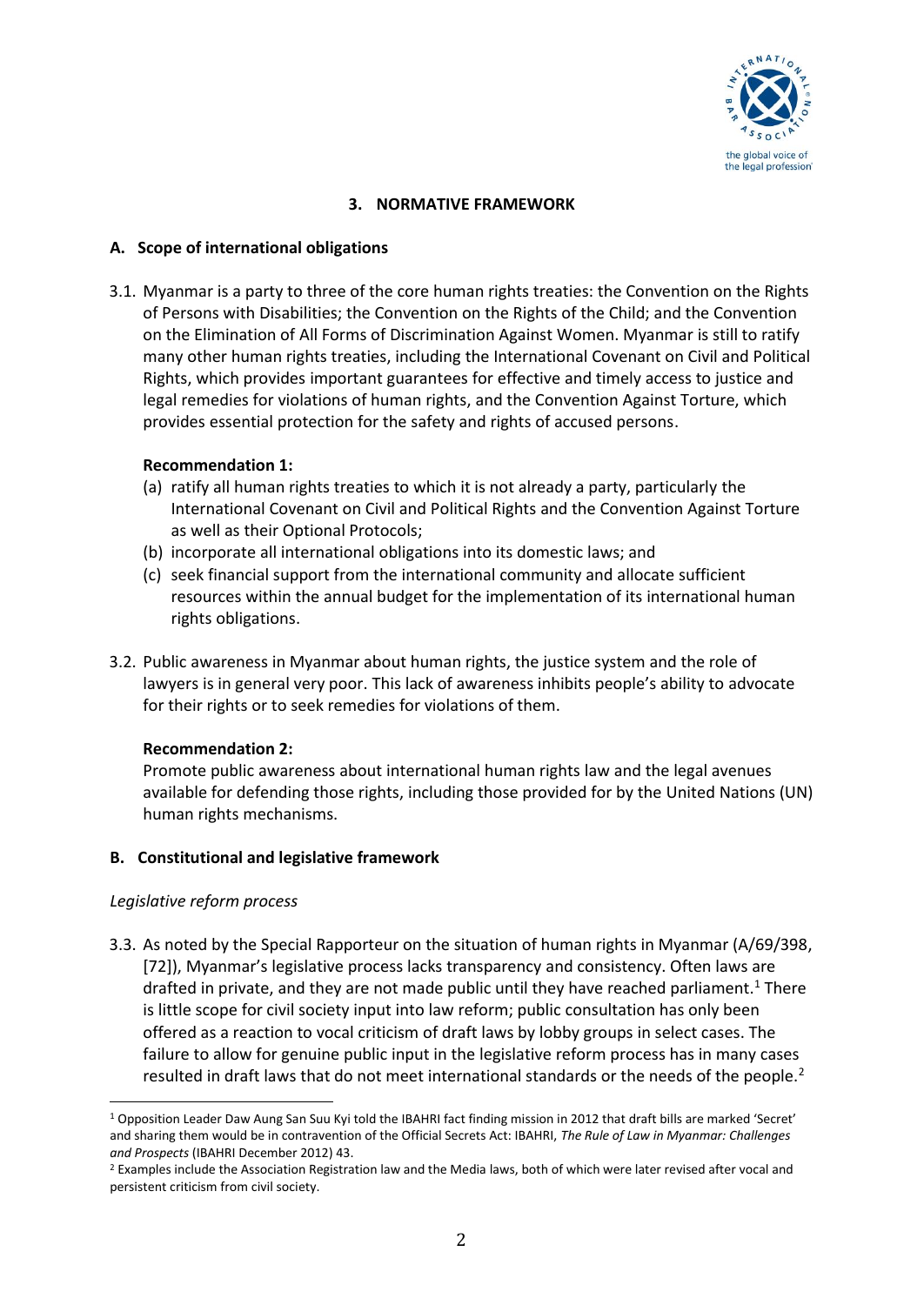

## **Recommendation 3:**

In line with the recommendation of the Special Rapporteur on the situation of human rights in Myanmar (A/69/398, [85]), establish and publicise a national legislative reform process with clear timelines, greater coordination, transparency, consistency and clarity, and inclusive public consultation that allows for genuine input from lawyers and civil society.

# *Reform of the legislative framework regulating the legal profession*

- 3.4. The Constitution of the Republic of the Union of Myanmar 2008 (the 'Constitution') establishes separation of powers between the executive, legislature and judiciary (Article 11) and guarantees equal rights before the law and equal legal protection to 'any person' (Article 347). It also prescribes the following as judicial principles: to administer justice independently according to law; to dispense justice in open court unless otherwise prohibited by law; and to guarantee in all cases the right of defence and the right of appeal under law (Article 19).
- 3.5. These guarantees of effective access to justice are restricted by laws that diminish the independence of the legal profession and the ability of lawyers to freely represent their clients, particularly in cases involving allegations of human rights violations. The laws that currently regulate the legal profession in Myanmar allow the executive and judiciary unchecked power to suspend or revoke lawyers' practising licences. Standards of professional conduct are unclear, and the rules and procedures for disciplinary proceedings lack due process.
- 3.6. The Bar Council is the body responsible for regulation of advocates, Myanmar's most senior lawyers with jurisdiction to appear in the country's highest courts. Under amendments to the Bar Council Act 1929, made in 1989 to give government more control over lawyers, the Bar Council is composed solely of government officials, members of the judiciary and a small number of court-appointed advocates. Under the Legal Practitioners Act 1880, 'pleaders' (lawyers entitled only to practise in subordinate courts) are regulated directly by the courts, in which judges' decisions remain susceptible to political influence. The laws governing disciplinary proceedings for both advocates and pleaders fail to clearly define the rules for professional conduct against which complaints will be judged, or to set out a clear and fair process for making, investigating, hearing and defending complaints.
- 3.7. The legislative framework for regulation of the legal profession in Myanmar has allowed government to arbitrarily punish lawyers representing clients in politically sensitive cases. Over 1,000 lawyers have been reprimanded, suspended or disbarred under these laws.<sup>3</sup> While this practice has diminished significantly in recent years, the threat remains as long as the laws are in place. Many lawyers report they still feel intimidated by the power the government retains. This can have an effect on the kinds of legal services they are prepared to deliver, which can in turn limit access to justice for victims of human rights violations.

 $\overline{\phantom{a}}$ 3 IBAHRI, *The Rule of Law in Myanmar: Challenges and Prospects* (IBAHRI December 2012) 63.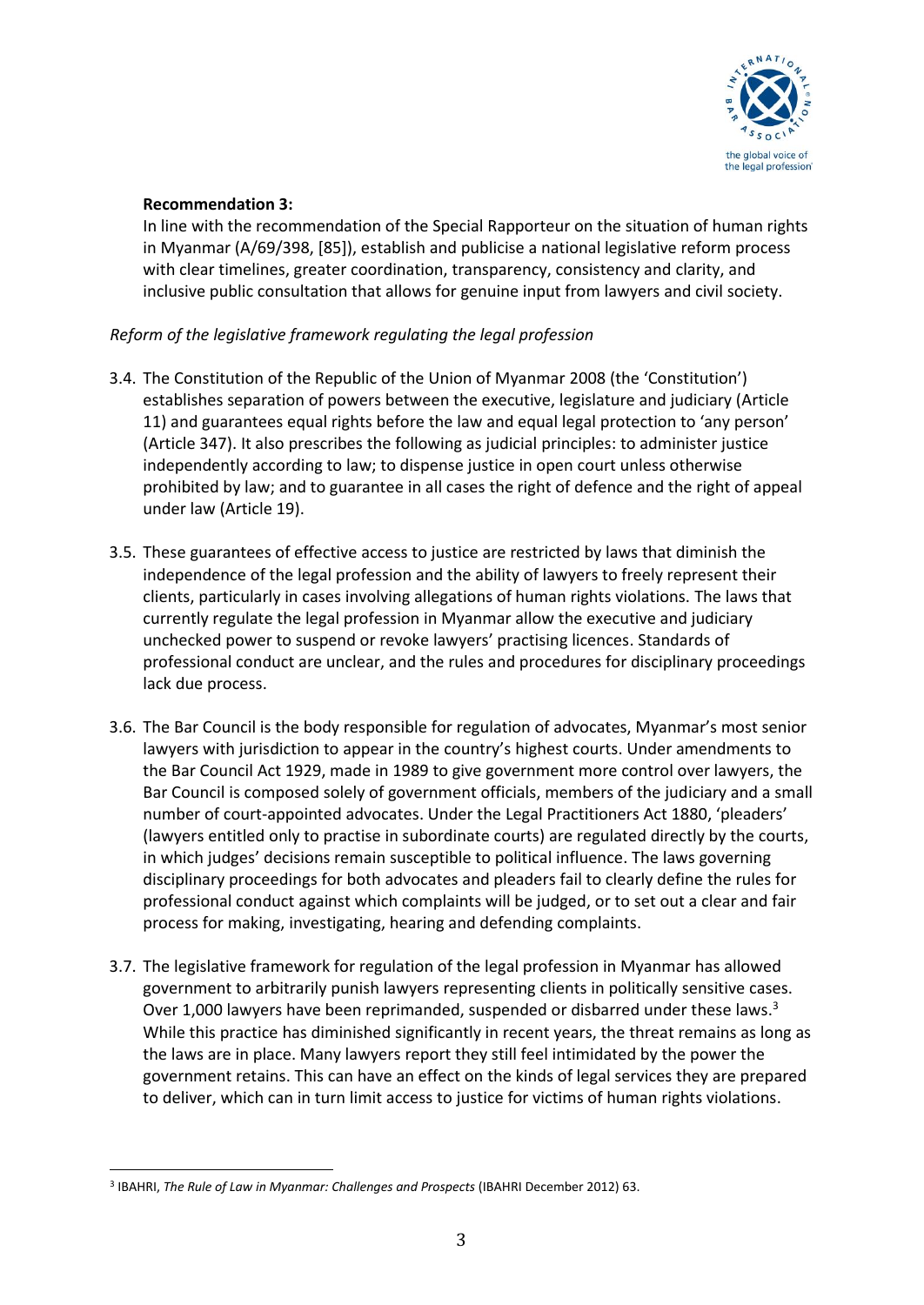

- 3.8. In June 2013, following a call from the Special Rapporteur on the situation of human rights in Myanmar to '[e]stablish a strong and independent bar council' (A/HRC/22/58, [95(d)]), the Union Attorney-General's Office advertised in a local newspaper an amendment to the Bar Council Act, seeking public comment. The proposed amendment improves the current situation by reinstating positions for a majority of elected independent lawyers as members of the Bar Council. However, the three most senior officials from the Union Attorney-General's Office retain leadership of the Bar Council as its chair, vice-chair and secretary.
- 3.9. The proposed amendment falls short of international standards by failing to ensure that:
	- the tribunal investigating complaints against lawyers is independent and impartial and subject to independent judicial review (UN Basic Principles on the Role of Lawyers, Article 28); and
	- 'charges or complaints made against lawyers in their professional capacity shall be processed expeditiously and fairly under appropriate procedures' (UN Basic Principles on the Role of Lawyers, Article 27).

In addition, the proposed amendment does not affect regulation of pleaders, who make up the bulk of the legal profession.

### **Recommendation 4:**

Engage in genuine consultation with lawyers to bring the laws regulating the entire legal profession in line with international standards, including to:

- a) amend the Bar Council Act to transform the Bar Council into a self-governing professional association to defend the integrity and independence of the profession and maintain professional standards, as recommended by the Special Rapporteur on the situation of human rights in Myanmar (A/HRC/25/64, [86(a)]);
- b) reconstitute the Bar Council and any tribunal formed to investigate or adjudicate complaints against lawyers to be independent from government and impartial; and
- c) clearly define the professional standards and disciplinary procedures by which allegations of misconduct will be judged, ensuring they are transparent and provide for due process, a fair hearing and independent judicial review, in compliance with the UN Basic Principles on the Role of Lawyers.

#### *Legal recognition of lawyers' freedoms of assembly, expression and association*

3.10. At its first consideration under the Universal Periodic Review (UPR) in 2011, Myanmar accepted Indonesia's recommendation to 'take steps to review domestic laws with a view to guaranteeing the right to freedom of expression, association and assembly, including assuring a free and independent media' (Rec 104.10). To date, Myanmar has not explicitly recognised in law the right of lawyers to freedom of assembly, expression and association as recognised under customary international law for all persons, including lawyers.

#### **Recommendation 5:**

Recognise in national legislation the right of lawyers to take part in public discussion of matters concerning the law, the administration of justice and the promotion and protection of human rights, and to form and join self-governing professional associations to represent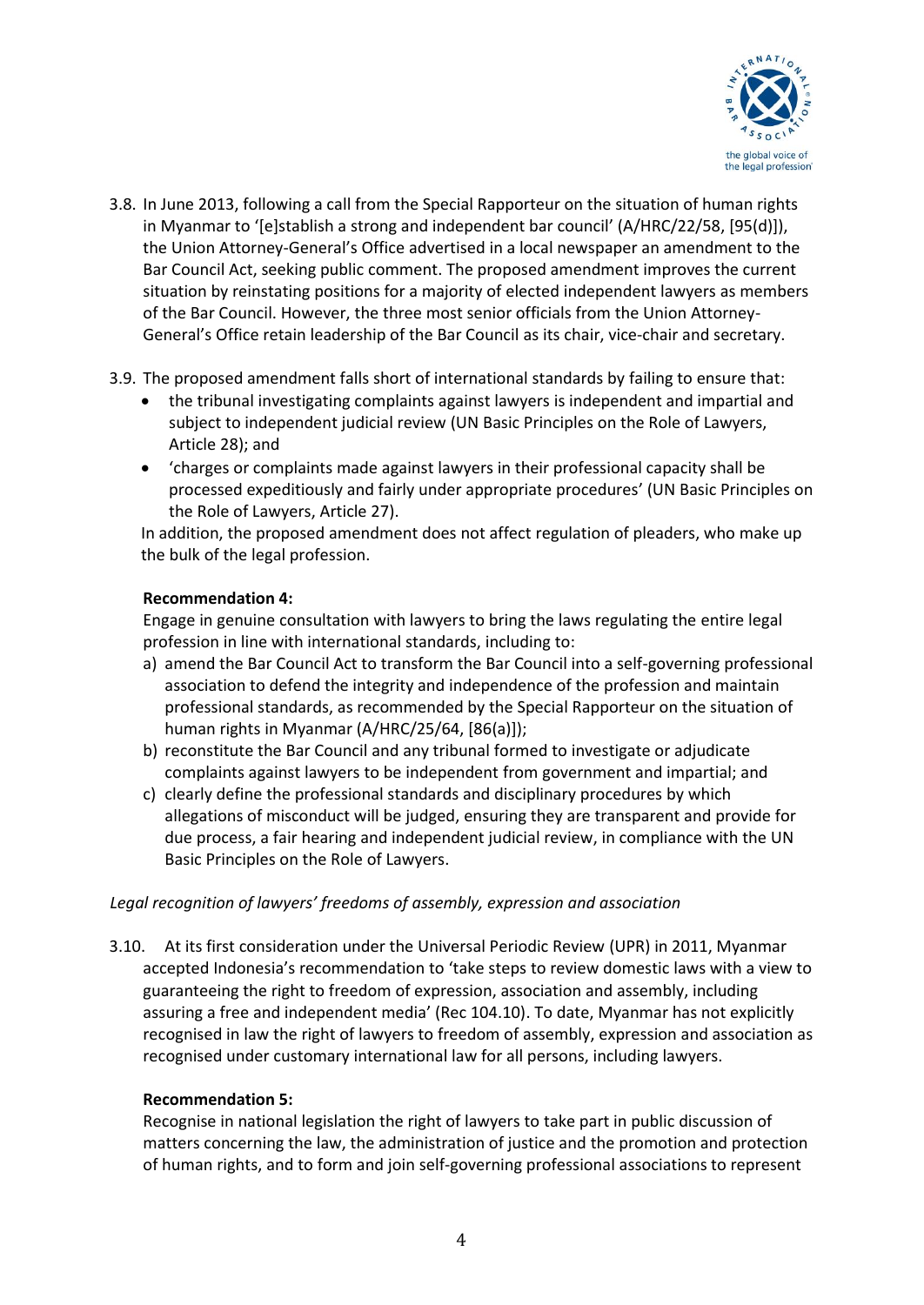

their interests, promote their continuing education and training and protect their professional integrity, in compliance with articles 23 and 24 of the UN Basic Principles on the Role of Lawyers.

# *Revision of the draft law on legal aid*

3.11. Myanmar's Constitution provides that 'every citizen shall enjoy the right of equality, the right of liberty and the right of justice' (Article 21). However, the state guarantees access to legal aid only in cases attracting the death penalty.<sup>4</sup> In 2013 the Special Rapporteur recommended to 'set up a system of legal aid and establish citizens' advice offices' (A/HRC/22/58, [95(c)]). A draft law on legal aid was submitted to parliament in early 2015. No public consultation was offered during its drafting, and the draft law has been strongly criticised by many local organisations specialising in legal aid advocacy and services, as well as by international experts in legal aid.

### **Recommendation 6:**

Engage civil society, lawyers and relevant experts in consultations to redraft a legal aid law that provides for fair and sufficient access to legal services to the poor and other disadvantaged persons.

### **4. PROMOTION AND PROTECTION OF HUMAN RIGHTS**

### **A. Cooperation with human rights mechanisms**

4.1. Myanmar has cooperated to an extent with the Special Rapporteur on the situation of human rights in Myanmar, but has not accepted visits from other Human Rights Council Special Procedures. As recommended by a number of States during Myanmar's consideration under the UPR in 2011, and by the Special Rapporteur on the human rights situation in Myanmar in 2014 (A/HRC/25/64, [85(e)]), to enhance the independence of the legal sector and thereby increase meaningful access to justice, Myanmar could benefit from the expert advice of the UN Special Rapporteur on the independence of judges and lawyers.

#### **Recommendation 7:**

Strengthen cooperation with the Special Rapporteur on the situation of human rights in Myanmar and issue an open invitation to the Special Rapporteur on the independence of judges and lawyers to visit Myanmar.

### **B. Implementation of international human rights obligations concerning the independence of lawyers and judges**

#### *Administration of justice and the rule of law*

4.2. In 2011, at its first consideration under the UPR, Myanmar accepted the recommendation to 'continue to improve its domestic legislation and judiciary system to be in line with

 $\overline{\phantom{a}}$ <sup>4</sup> Attorney General of the Union Law 2010, Art 36(1).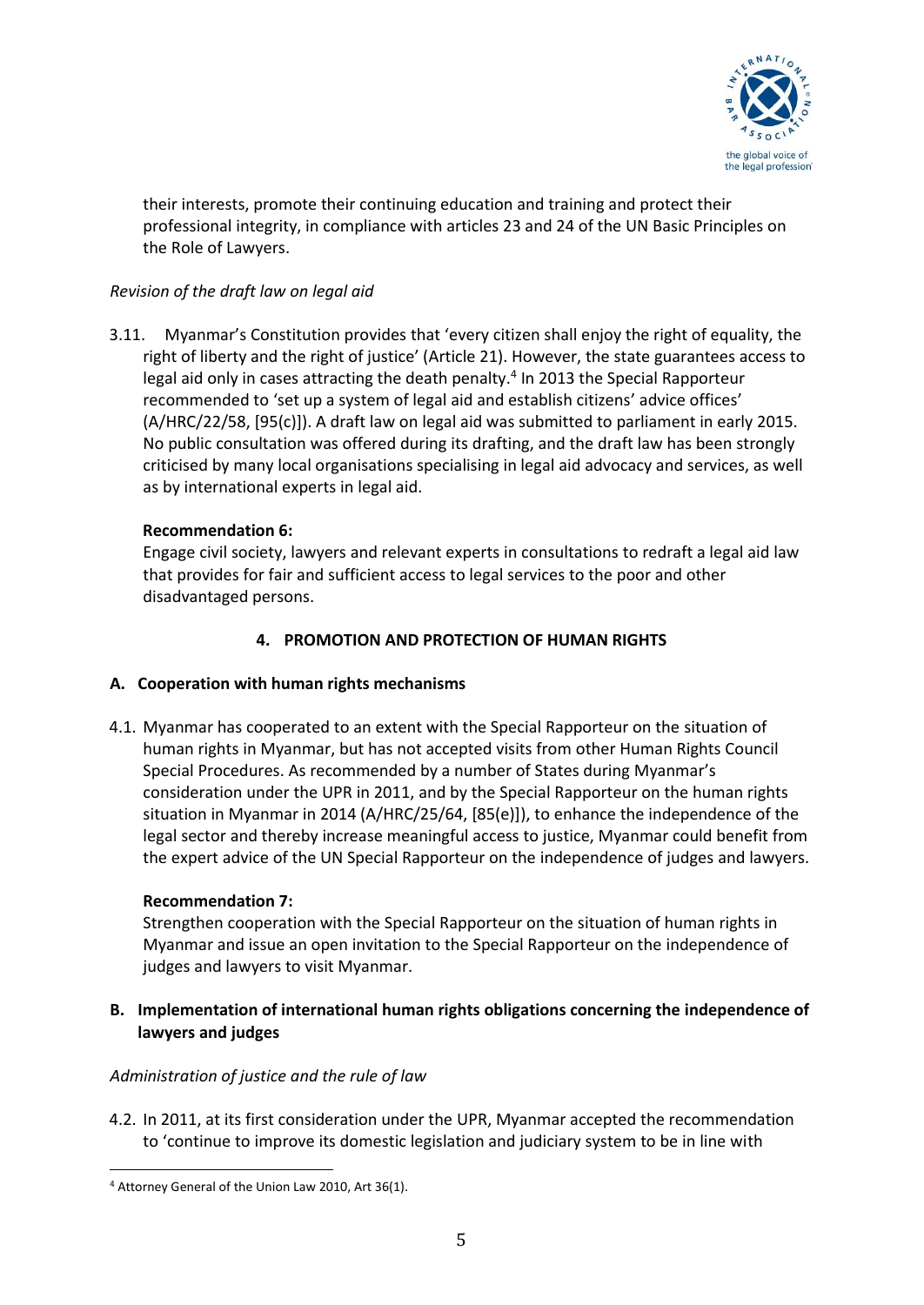

international human rights standards and obligations including *intensifying human rights education and training,* especially for its military and law enforcement officers, in order to enhance their awareness and promote greater accountability' (Rec 104.9) [emphasis added].

4.3. Tertiary legal education and continuing professional development for lawyers and judges remain at a low standard in Myanmar after decades of neglect and systematic weakening by previous regimes. This has had an adverse effect on the ability of lawyers to provide quality legal advice and services in an ethical and professional manner and to promote public awareness of the law, human rights, and the role of lawyers. Lack of education and training has also diminished the ability of judges to interpret and apply the law in an independent and professional manner.

### **Recommendation 8:**

Reform legal education and continuing legal education by: upgrading curricula, teaching methodology and assessment methods in line with modern international standards; offering compulsory units on legal ethics and human rights in Myanmar universities; and ensuring lawyers and judges have access to appropriate ongoing legal training and professional development, including on international human rights law and the UN human rights mechanisms.

### *Freedom of expression and assembly*

4.4. Contrary to the guarantee of freedom of expression, assembly and association in Article 354 of the Constitution, lawyers in Myanmar frequently suffer harassment by government authorities who attend their meetings, documenting proceedings and asking for attendance lists. Many lawyers report they are unwilling to meet with other lawyers to discuss matters relating to the law, justice system and human rights due to intimidation by authorities.

### **Recommendation 9:**

Guarantee the right of lawyers to freely assemble and express their views on matters including the law, the administration of justice and the promotion and protection of human rights and to form and join professional organisations and attend their meetings without harassment, intimidation or professional restrictions.

4.5. Many lawyers also report difficulty gaining access to clients awaiting trial and to their files. As a corollary to the criminal defendant's right to a fair trial, lawyers must be given the right to consult freely and confidentially with their clients (UN Basic Principles on the Role of Lawyers, articles 16, 21, 22).

### **Recommendation 10:**

Ensure lawyers are able to perform their professional functions without intimidation, hindrance, harassment or improper interference, and guarantee the right of lawyers to meet with their clients and be given early access to all relevant information, files and documents.